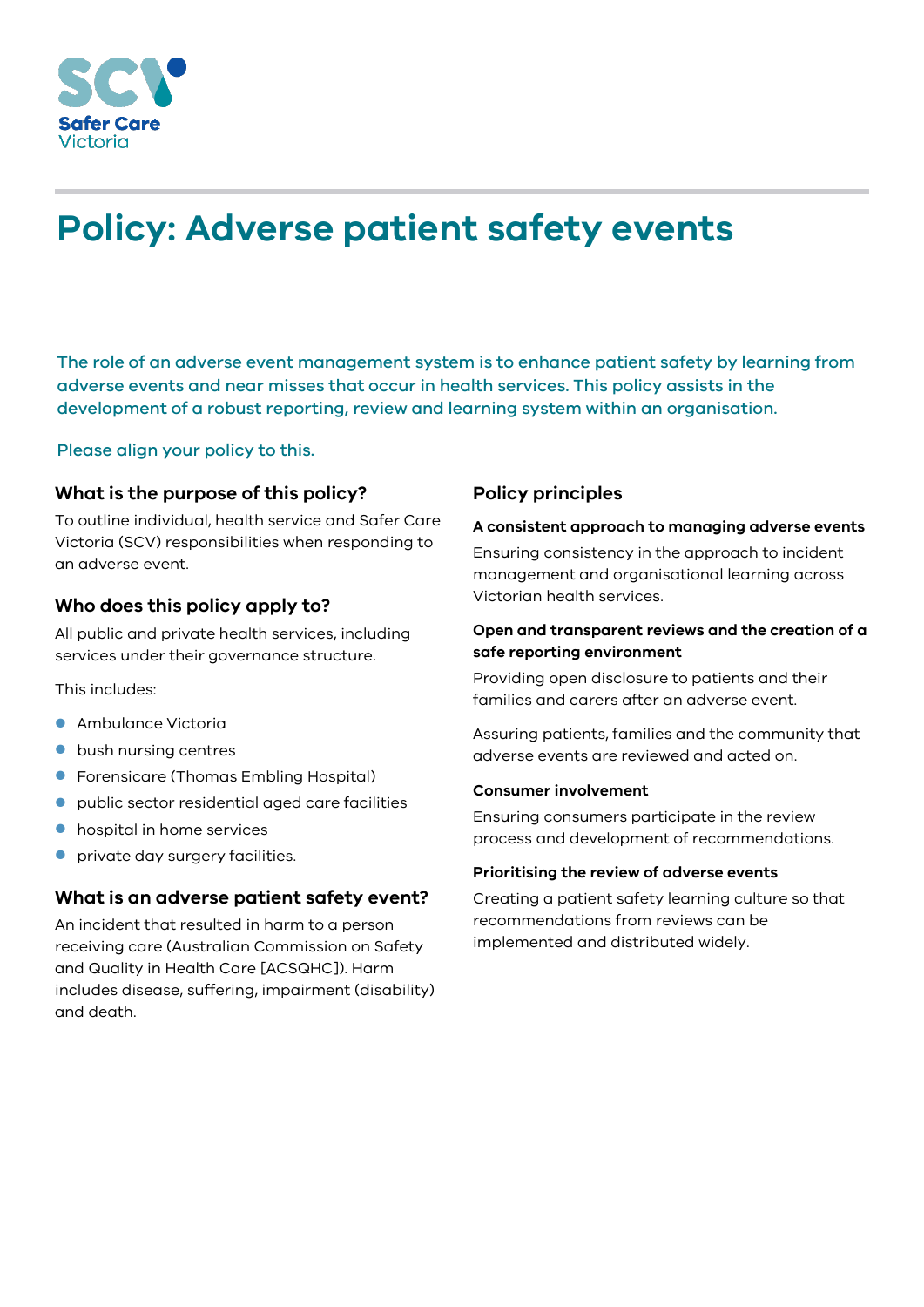## **REVIEW RESPONSIBILITIES**

## **Health services**

Report all adverse events in a standard, timely manner in accordance with:

- **SCV** guidelines
- your health service's procedures
- **•** statutory and other requirements.

Review all adverse patient safety events to identify the action required to prevent, or reduce, the likelihood it will reoccur.

Formally review all Victorian Health Incident Management (VHIMS) ISR1 and ISR2 rated events (see table below) and:

- develop recommendations to eliminate, control or accept causal/contributory factors
- develop a pathway to oversee the implementation and operation of those recommendations.

Openly communicate with patients and their families/carers in line with the guidance on open disclosure.

Report sentinel events to SCV within three days of becoming aware of them.

The Process for reporting and reviewing adverse events can be found over page.

## **VHIMS Incident Severity Ratings (ISR)**

| <b>ISR</b> | <b>Degree of impact</b> |
|------------|-------------------------|
|            | Severe/death            |
|            | Moderate                |
|            | Mild                    |
|            | No harm/near miss       |

For further VHIMS information go to [https://www.bettersafercare.vic.gov.au/our](https://www.bettersafercare.vic.gov.au/our-work/incident-response/VHIMS)[work/incident-response/VHIMS](https://www.bettersafercare.vic.gov.au/our-work/incident-response/VHIMS)

# **Safer Care Victoria**

SCV will:

- acknowledge receipt of notification of sentinel events within two business days
- **•** support review of sentinel events
- **quart** aive feedback on reports and recommendations.

For more information on the categories including the sub-categories under Victorian 11, go to bettersafercare.vic.gov.au/sentinel-events.

## **Sentinel event categories**

A sentinel event is a particular type of serious incident that is wholly preventable and has caused serious harm to, or death of, a patient.

1. Surgery or other invasive procedure performed on the wrong site resulting in serious harm or death

2. Surgery or other invasive procedure performed on the wrong patient resulting in serious harm or death

3. Wrong surgical or other invasive procedure performed on a patient resulting in serious harm or death

4. Unintended retention of a foreign object in a patient after surgery or other invasive procedure resulting in serious harm or death

5. Haemolytic blood transfusion reaction resulting from ABO incompatibility resulting in serious harm or death

6. Suspected suicide of a patient in an acute psychiatric unit or acute psychiatric ward

7. Medication error resulting in serious harm or death

8. Use of physical or mechanical restraint resulting in serious harm or death

9. Discharge or release of an infant or child to an unauthorised person

10. Use of an incorrectly positioned oro- or nasogastric tube resulting in serious harm or death

11. All other adverse patient safety events resulting in serious harm or death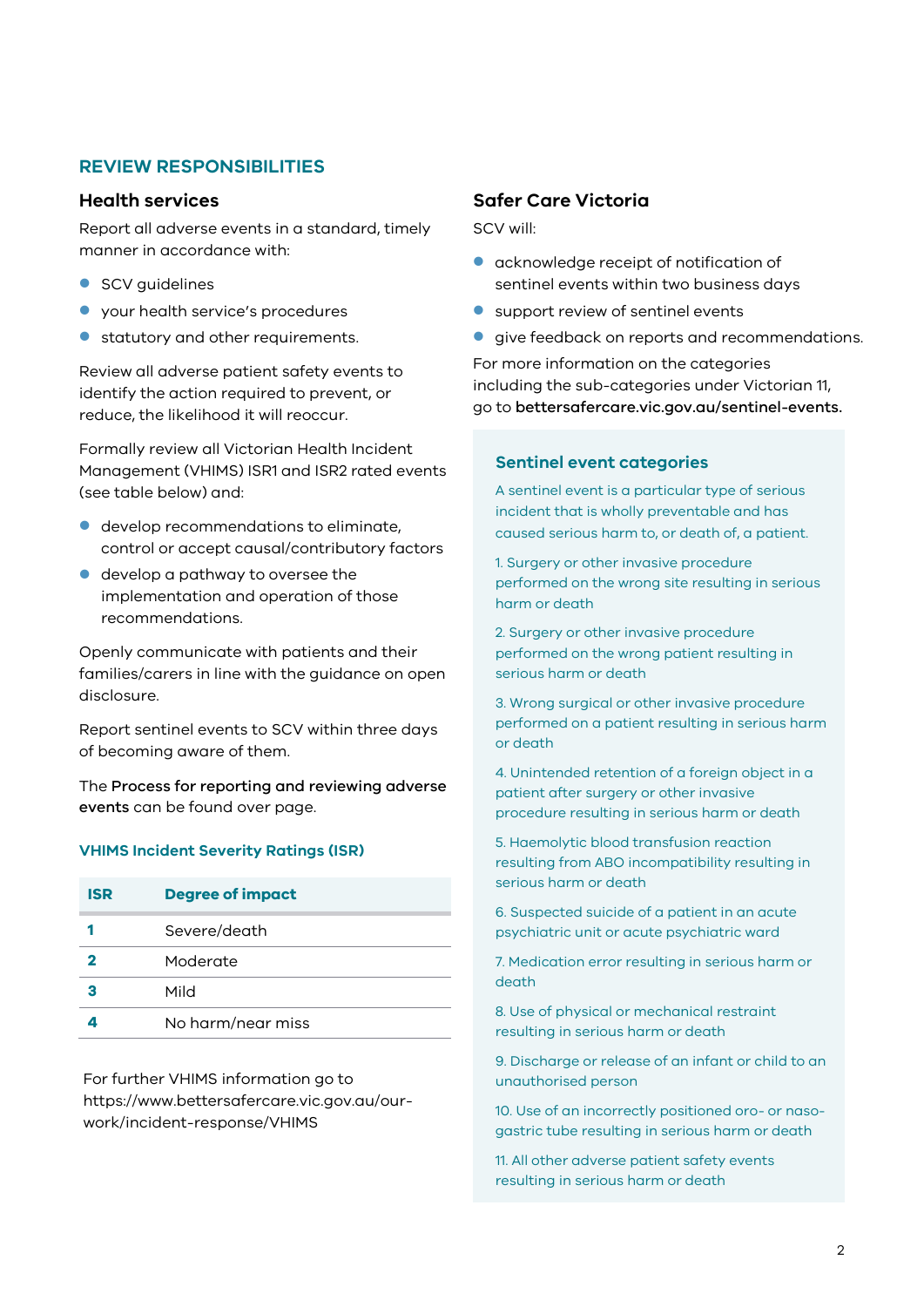

Process for reporting and reviewing adverse events